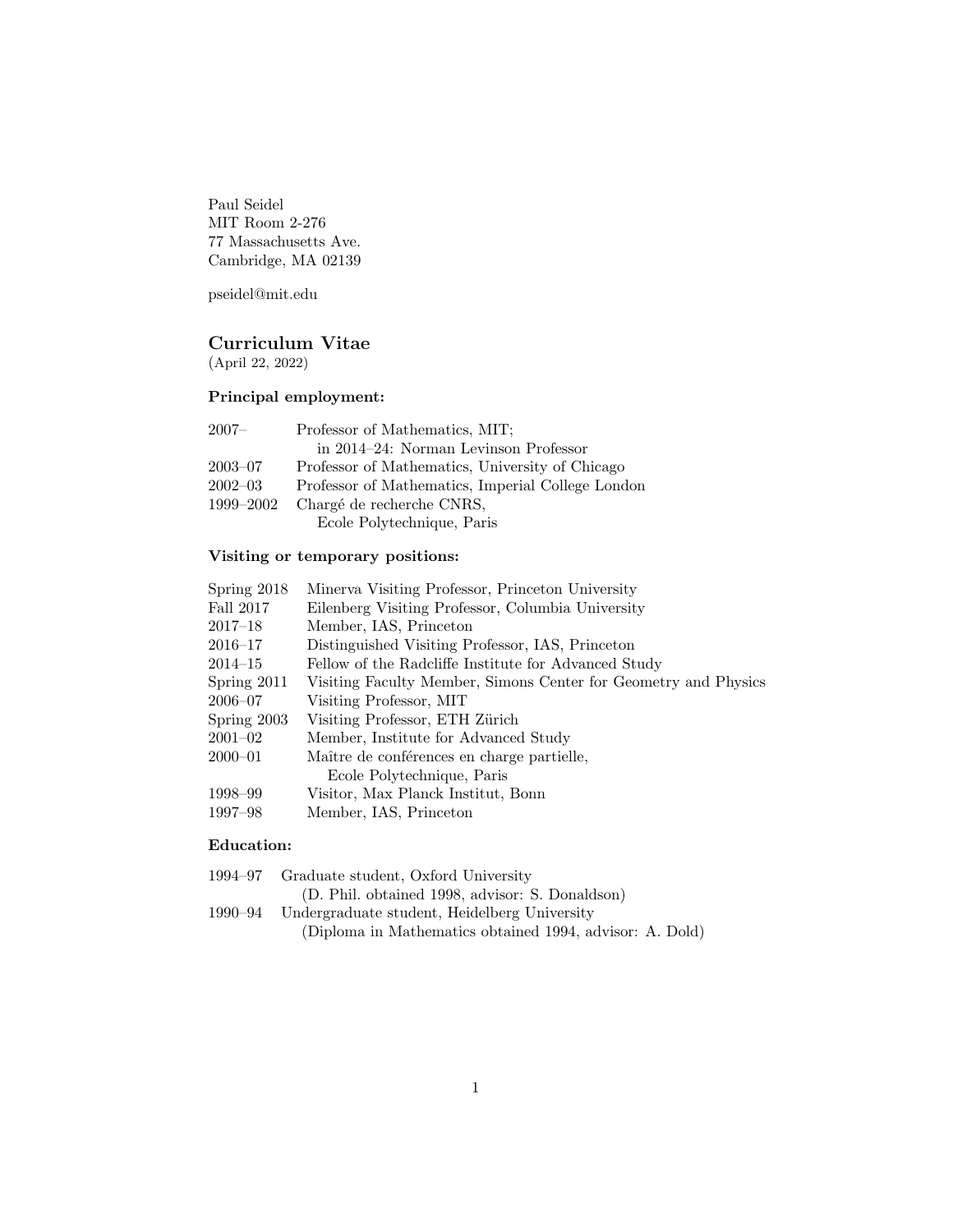#### Distinctions:

Member of the American Academy of Arts and Sciences (class of 2014) Fellow of the American Mathematical Society (class of 2012) Veblen Prize of the American Mathematical Society (2010) Junior Faculty Mentoring Award (for graduate student mentoring), University of Chicago (2006) Invited speaker, Differential Geometry section, International Congress of Mathematics, Beijing (2002) European Mathematical Society Prize, Awarded at the European Congress of Mathematics, Barcelona (2000)

#### Named lectures/Distinguished lectures:

- 2019 Zabrodsky Lectures, Jerusalem
- 2018 Floer Lecture, Stanford
- 2018 Artin Lecture, Heidelberg
- 2018 Floer Memorial Lectures, Bochum
- 2017 Eilenberg Lectures, Columbia University
- 2015 Jankowski Memorial Lecture, Gdansk
- 2014 Invited (Plenary) Lecture, AMS/MAA Joint Annual Meeting
- 2012 Adem Lecture, Mexico City
- 2012 Mordell Lecture, Cambridge University
- 2012 Distinguished Lecture Series, UCLA
- 2010 Marston Morse Lectures, IAS, Princeton
- 2010 Evans Lecture, Berkeley
- 2007 William Spencer Lecture, Kansas State University
- 2006 Walter Feit Memorial Lecture, Yale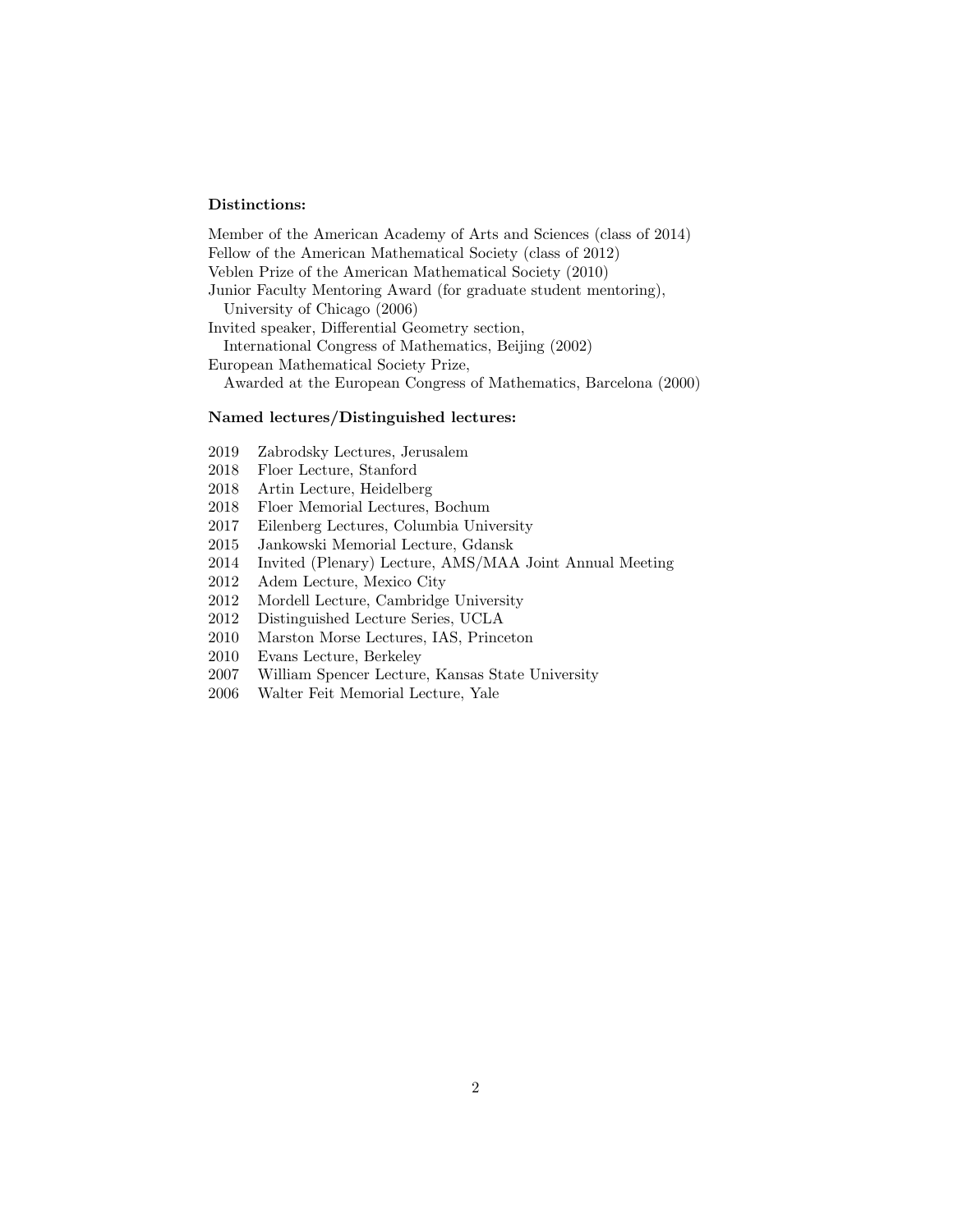## Grants awarded:

As the only Principal Investigator:

| $2019 - 22$ | NSF                                      | Lefschetz Fibrations, their noncommutative          |
|-------------|------------------------------------------|-----------------------------------------------------|
|             |                                          | counterparts, and Formal Groups                     |
| 2017        | <b>NSF</b>                               | Symplectic geometry                                 |
|             |                                          | - celebrating the work of Simon Donaldson           |
| $2015 - 18$ | NSF                                      | Lefschetz fibrations, mapping tori, and             |
|             |                                          | dynamics on moduli spaces of objects                |
| $2012 - 22$ | Simons Foundation                        | Simons Investigator Fellowship                      |
| $2010 - 15$ | <b>NSF</b>                               | Cohomological methods in symplectic topology        |
| $2004 - 07$ | <b>NSF</b>                               | Fukaya categories and applications                  |
|             | As co-PI or part of a group application: |                                                     |
| $2019 - 22$ | Simons Foundation                        | Simons Collaboration in Homological Mirror Symmetry |
| $2013 - 16$ | NSF                                      | FRG: Collaborative research:                        |
|             |                                          | Wall-crossings in Geometry and Physics              |
| $2010 - 15$ | <b>NSF</b>                               | EMSW-21-RTG: Geometry and Topology                  |
| $2007 - 10$ | <b>NSF</b>                               | FRG: Collaborative research: Homological mirror     |
|             |                                          |                                                     |

symmetry and its applications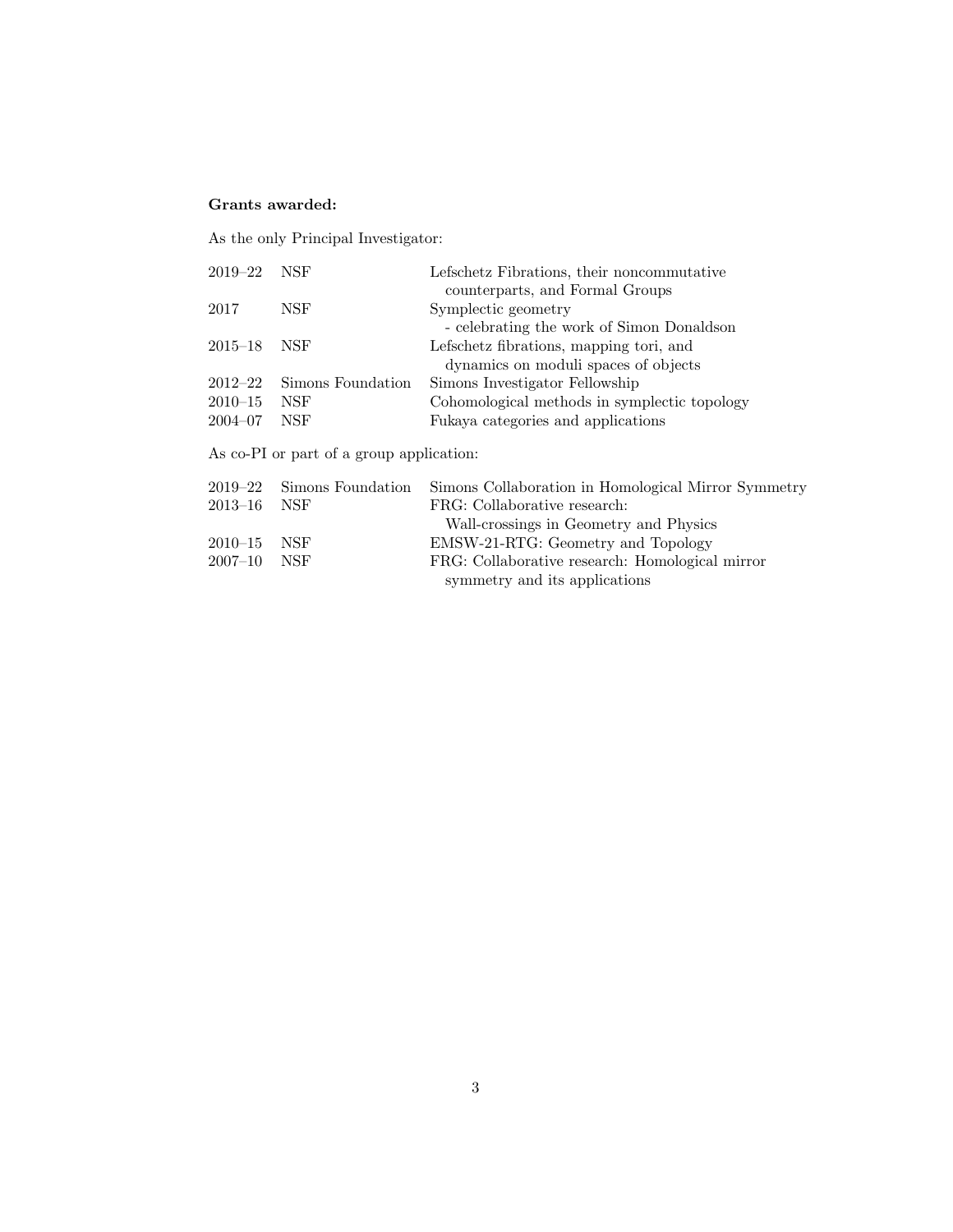Service teaching: (only courses with enrolment  $> 100$ )

MIT (2006–) 18.01 (Calculus) Fall 2010/11/15/18

Other teaching: (graduate courses are marked with a  $*)$ )

| $MIT (2018-)$                | Real Analysis                                             |
|------------------------------|-----------------------------------------------------------|
|                              | Geometry and topology in the plane (newly created course) |
|                              | Lefschetz fibrations in symplectic geometry*              |
|                              | Algebraic topology $II^*$                                 |
| Princeton $(2017-18)$        | Lefschetz fibrations in symplectic geometry*              |
| $MIT (2006-)$                | Real analysis                                             |
|                              | Riemann surfaces <sup>*</sup>                             |
|                              | Project laboratory in Mathematics                         |
|                              | Symplectic homology $*$                                   |
|                              | Differential geometry                                     |
|                              | Geometry of manifolds*                                    |
|                              | Gromov-Witten theory*                                     |
|                              | Categorical dynamics and                                  |
|                              | symplectic topology*                                      |
|                              | Geometry of manifolds*                                    |
| Univ. of Chicago $(2003-06)$ | Honors Calculus                                           |
|                              | Differential geometry $*$                                 |
|                              | Fukaya categories*                                        |
|                              | Symplectic geometry of                                    |
|                              | algebraic varieties*                                      |
| Imperial College $(2002-03)$ | Complex analysis II                                       |
|                              | Introduction to quantization*                             |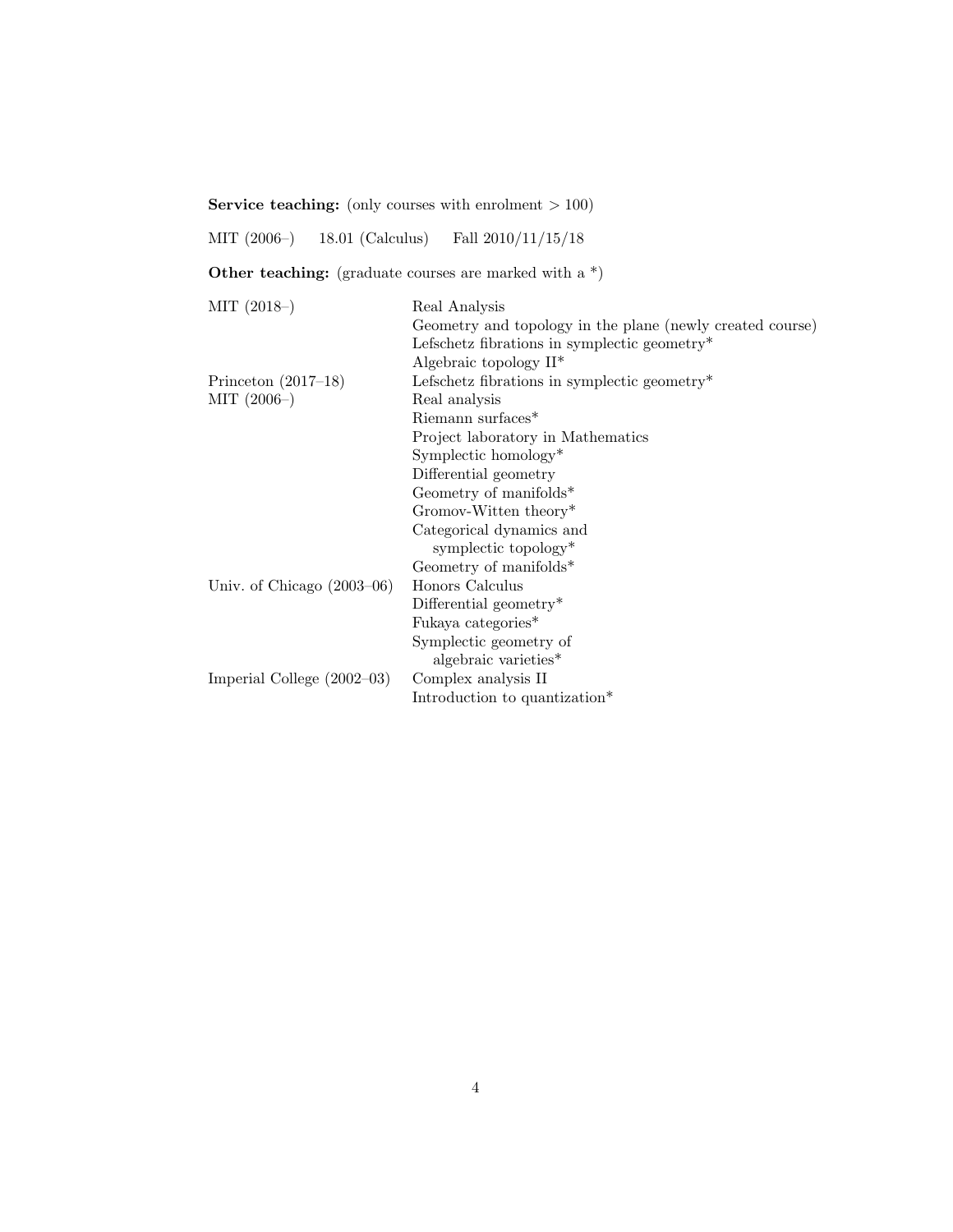# Undergraduate research projects:

| Name                                          | Year            | School                                                        |
|-----------------------------------------------|-----------------|---------------------------------------------------------------|
| Dain Kim                                      | 2022            | MIT (with Nicholas Wilkins)                                   |
| Zhuofan Xie                                   | 2020            | MІТ                                                           |
| Qiuyu Ren                                     | 2020            | MIT                                                           |
| Nonnegatively curved connections on surfaces  |                 |                                                               |
|                                               |                 | Aknazar Kazhymurat 2018 NIS Almaty (high school)              |
|                                               |                 | Topological uniqueness for Lefschetz fibrations over the disc |
| Yuchen Fu                                     | 2016            | MIT                                                           |
| Random walks and Conley-Zehnder index         |                 |                                                               |
| Umut Varolgünes                               | 2012            | MIT                                                           |
| Homological mirror symmetry for singularities |                 |                                                               |
| Alejandro Ginory                              |                 | 2011 Florida International Univ.                              |
| Quantitative aspects of Hurwitz' theorem      |                 |                                                               |
| Andrew Geng                                   | $2009 - 10$ MIT |                                                               |
| Knotted symplectic surfaces                   |                 |                                                               |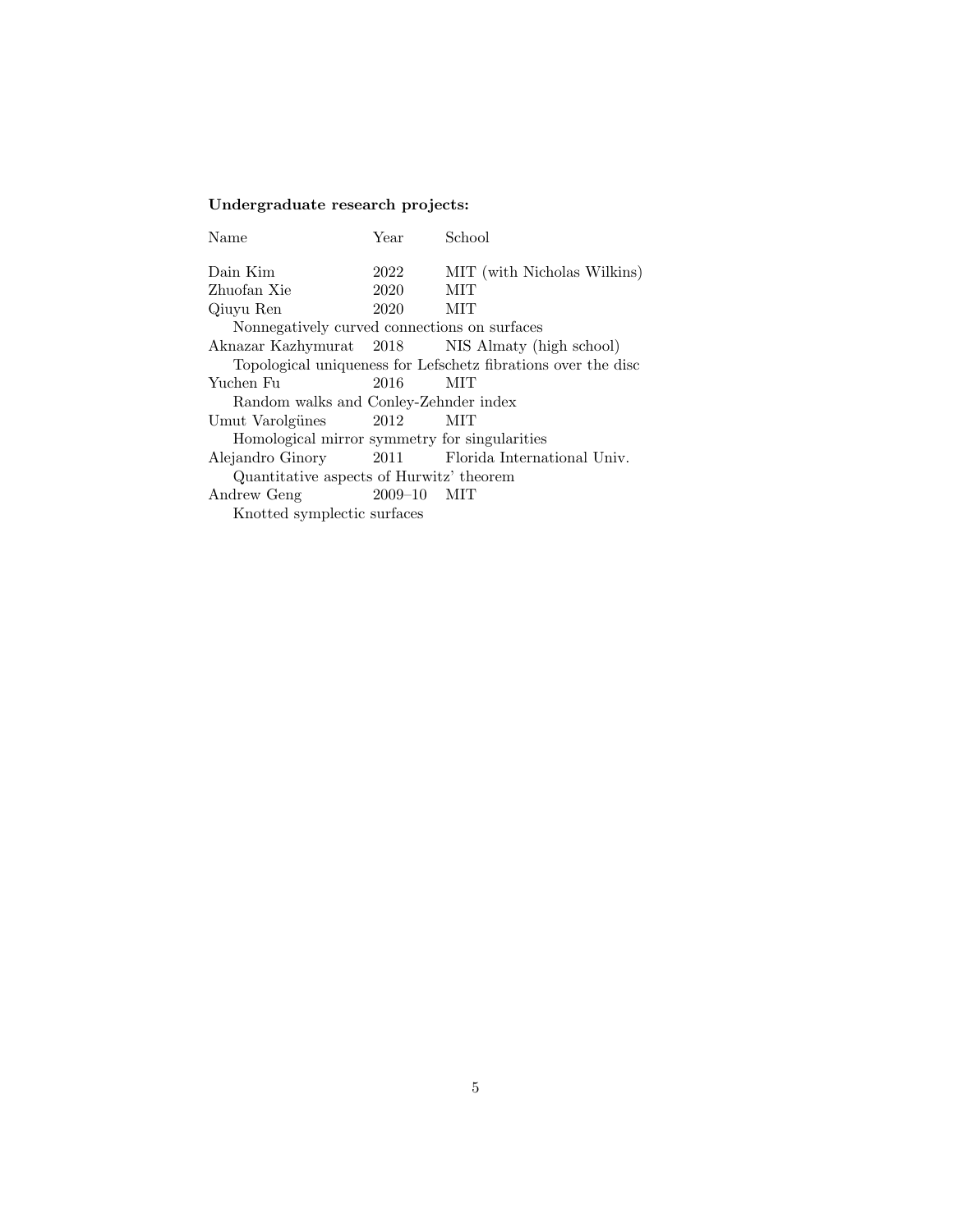## PhD students:

| Name                             | Graduation  | School     | Subsequent position      |
|----------------------------------|-------------|------------|--------------------------|
| Jae Hee Lee                      | $2025$ exp. | MІT        |                          |
| Zihong Chen                      | $2025$ exp. | MІТ        |                          |
| Tim Large                        | 2021        | МIТ        | Columbia/Simons          |
| Yusuf Baris Kartal               | 2019        | МIТ        | Princeton                |
| Umut Varolgunes                  | 2018        | MІТ        | Stanford                 |
| Netanel Rubin-Blaier (or Blaier) | 2016        | МIТ        | Harvard/Brandeis         |
| Ailsa Keating                    | 2014        | MІТ        | Columbia/Cambridge       |
| David Jackson-Hanen              | 2014        | <b>MIT</b> | (sports industry)        |
| Nick Sheridan                    | 2012        | MІT        | Princeton/IAS            |
| Emma Smith Zbarsky (or Smith)    | 2009        | Chicago    | Wentworth Inst. Tech.    |
| Alexander Ritter                 | 2009        | MІT        | Cambridge University     |
| Masuo Yanagisawa                 | 2007        | Chicago    | (financial industry)     |
| Mohammed Abouzaid                | 2007        | Chicago    | Clay Research Fellowship |
| Gabriel Kerr                     | 2007        | Chicago    | Northwestern University  |
| Joseph Jones                     | 2006        | Chicago    | New York University      |

## Junior researchers mentored:

|                |                                | Subsequent position    |
|----------------|--------------------------------|------------------------|
| $2021 -$       | $\mathrm{MIT}/\mathrm{Leuwen}$ |                        |
| $2020 -$       | MIT                            | MІT                    |
| $2020 -$       | MIT                            |                        |
| $2019, 2020 -$ | MІТ                            |                        |
| 2016           | IAS                            | Imperial College       |
| 2016           | IAS                            | USC                    |
| 2016-17        | IAS                            | Univ. of Washington    |
| 2016-17        | IAS                            | $(IT$ industry $)$     |
| 2016-17        | IAS                            | Columbia               |
| 2016-17        | IAS                            | Cambridge              |
| 2016-17        | IAS                            | Harvard/Brandeis       |
| 2016           | МIТ                            | ETH (computer science) |
| 2014-16        | МIТ                            | IAS/CNRS               |
| 2013-14, 15-16 | MIT                            | Toronto                |
| 2012-16        | МIТ                            | Northwestern           |
| 2011-13        | МIТ                            | Berkeley               |
| 2011-14        | МIТ                            | Univ. of Mass. Amherst |
| 2009-12        | MІТ                            | IAS/Aberdeen           |
| 2006-7         | Chicago                        | Northwestern           |
|                |                                |                        |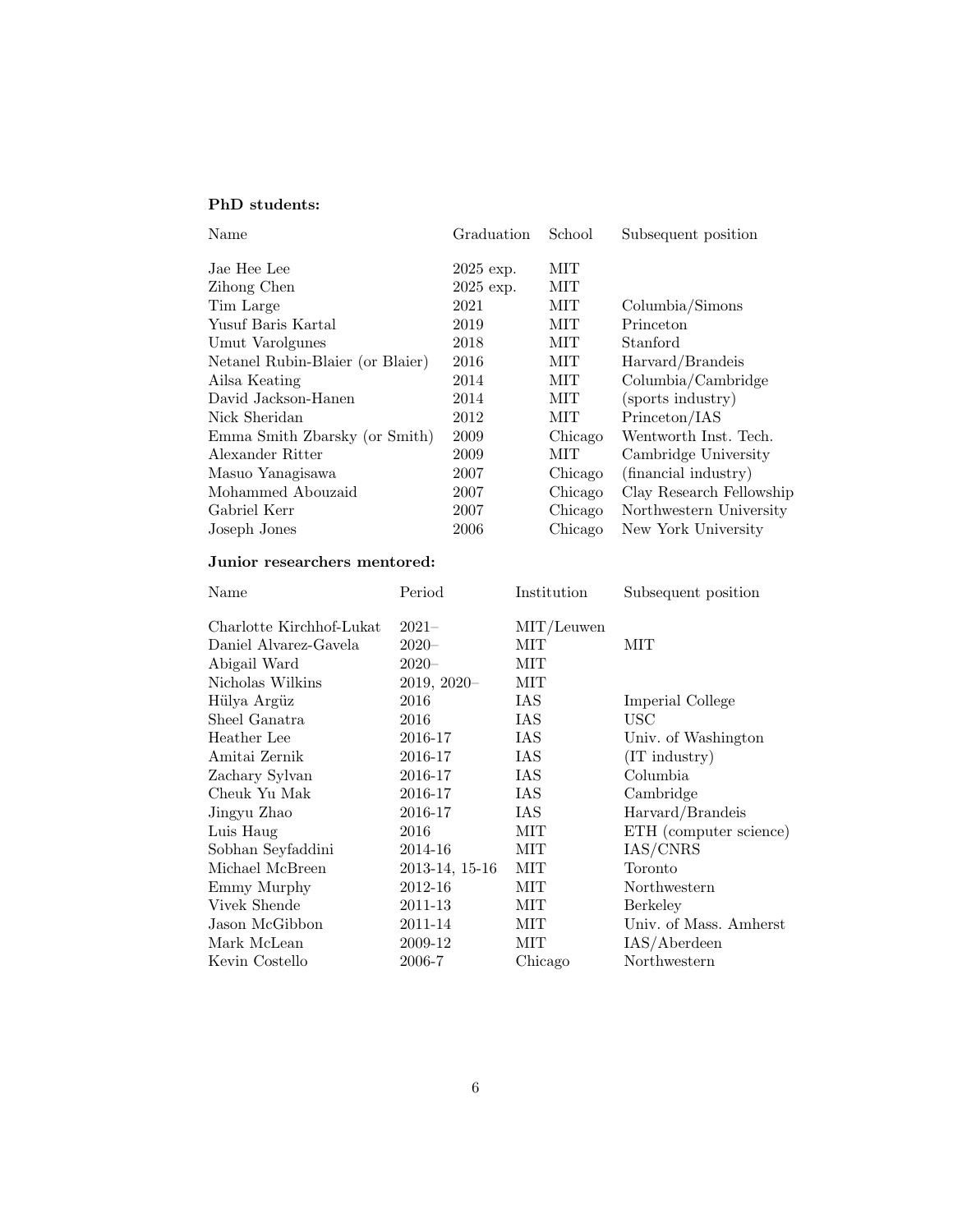### Major departmental service:

| $2020-$ | teaching coordinator ("area captain") for Topology              |
|---------|-----------------------------------------------------------------|
|         | 2015–16 chair of the Pure Mathematics (senior hiring) committee |
|         | $2014-15$ chair of the Moore (postdoc hiring) committee         |

2012–14 co-chair of the graduate program

## Editorial activities:

| $2020-$     | Advisory board member, Selecta Mathematica            |
|-------------|-------------------------------------------------------|
| 2019-2022   | Editorial board member, Geometry and Topology         |
| $2016-$     | Editorial board member, Monographs of                 |
|             | the European Math. Soc.                               |
| $2014 - 19$ | Editorial board member, J. of the European Math. Soc. |
| $2016 - 18$ | Editorial board member, Selecta Mathematica           |
| $2007 - 15$ | (with P. Etingof and D. Kazhdan) Editor-in-Chief,     |
|             | Selecta Mathematica                                   |
| $2006 - 13$ | Associate editor, Journal of Symplectic Geometry      |
| $2008 - 12$ | Associate editor, Duke Mathematics Journal            |
| $2004 - 08$ | Associate editor, Geometriae Dedicata                 |
| $2006 - 08$ | Editorial board member, ERA of the Amer. Math. Soc.   |
|             |                                                       |

### Service to the community (external service):

- 2021–24 AMS Steele Prizes, committee member (and for 2022-23, chair)
- 2020–21 MSRI Director Search, committee member
- 2019–20 Northwestern University Nemmers Prize, committee member
- 2018–20 Shaw Prize, committee member
- 2019 MSRI Summer Research in Mathematics, selection committee member
- 2017–21 MSRI Scientific Advisory Committee, member
- 2014–17 Elector for the Lowndean and

Herchel-Smith Chairs, Cambridge University

- 2013–15 AMS Centennial Prize, committee member
- 2012–16 Scientific Advisory Committee Member, Simons Center for Geometry and Physics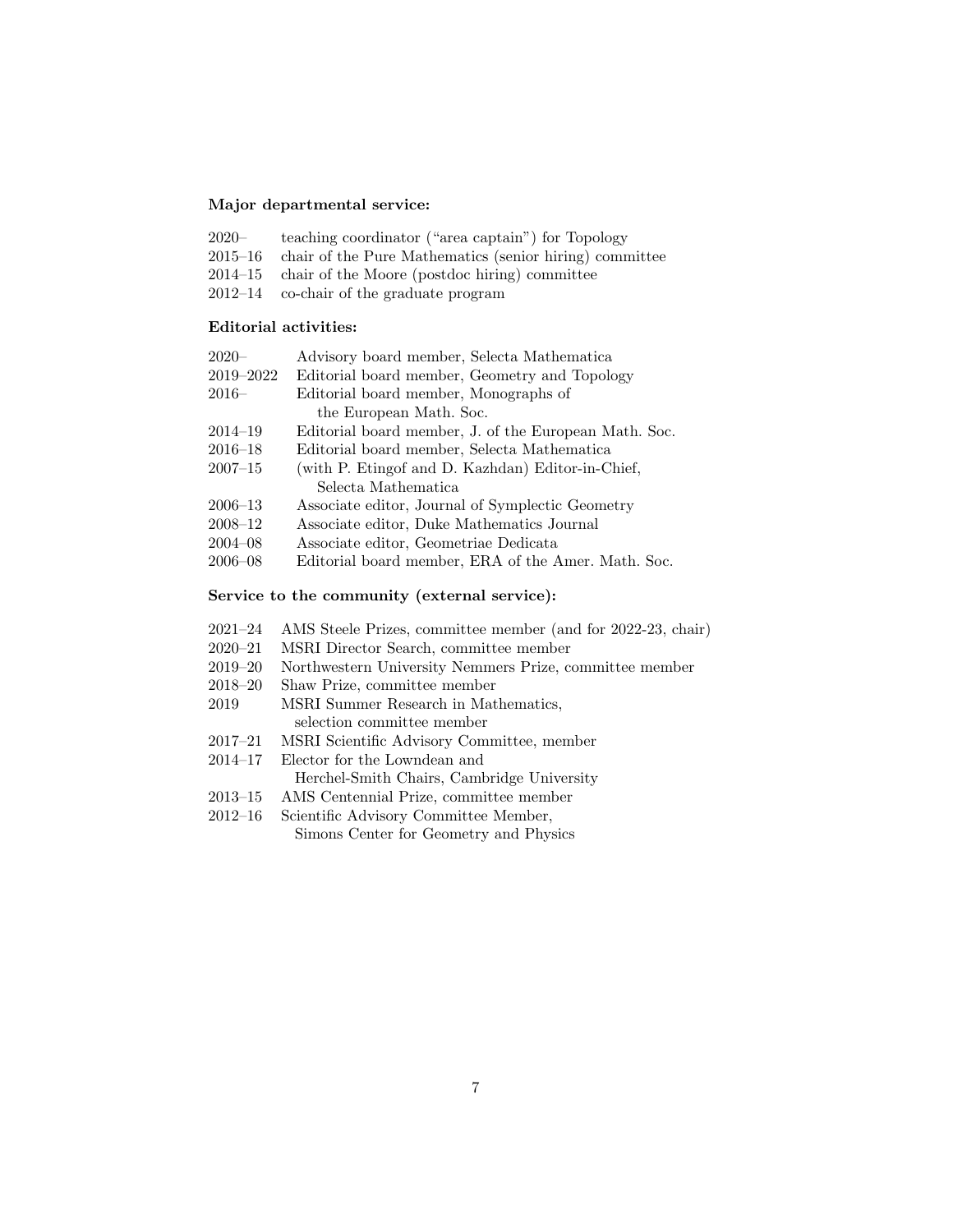# Activities as conference and program organizer:

| 2022        | (organizing committee member)                                    |
|-------------|------------------------------------------------------------------|
|             | Frontiers in Geometry and Topology, Trieste                      |
| 2017        | (organizing committee member)                                    |
|             | String-Math, Hamburg                                             |
| 2017        | (with D. McDuff, D. Salamon and R. Thomas)                       |
|             | Symplectic geometry, Newton Institute                            |
| $2016 - 17$ | Special Year on Homological Mirror Symmetry, IAS                 |
|             | (includes two workshops)                                         |
| 2015        | Fukaya categories of Lefschetz fibration, MIT                    |
| $2014-$     | Current developments in Mathematics, Harvard (yearly)            |
| 2011        | Equivariant quantum cohomology and mirror symmetry,              |
|             | Simons Center                                                    |
| $2011\,$    | (with D. Auroux and L. Katzarkov) Mirror symmetry,               |
|             | Miami                                                            |
| 2010        | (with D. Auroux and L. Katzarkov) Mirror symmetry, MIT           |
| 2009        | (with M. Abouzaid, K. Fukaya, E. Ionel)                          |
|             | Algebraic structures in SFT, MSRI                                |
| 2009        | (with M. Abouzaid, K. Fukaya, E. Ionel)                          |
|             | Cyclic homology and symplectic topology, AIM                     |
| $2009 - 10$ | (with J. Etnyre, Ya. Eliashberg, E. Ionel, D. McDuff)            |
|             | Special Year in symplectic and contact geometry, MSRI            |
| 2009        | (with D. Auroux and L. Katzarkov) Mirror symmetry, MIT           |
| 2009        | (with S. Ganatra and J. Francis) Talbot workshop,                |
|             | South Carolina                                                   |
| 2009        | (with D. Auroux and L. Katzarkov) Mirror symmetry,               |
|             | Miami                                                            |
| 2008        | (with D. Auroux and L. Katzarkov) Mirror symmetry, MIT           |
| 2008        | (with D. Auroux and L. Katzarkov) Mirror symmetry,               |
|             | Miami                                                            |
| $\,2005\,$  | (with B. Leeb and G. Tian) Global differential geometry,         |
|             | Oberwolfach                                                      |
| 2002        | (with K. Fukaya) Workshop on $A_{\infty}$ -structures and mirror |
|             | symmetry, Oberwolfach                                            |
| 2000        | (with D. Auroux and C. Viterbo) Workshop on symplectic           |
|             | four-manifolds, Paris                                            |
|             |                                                                  |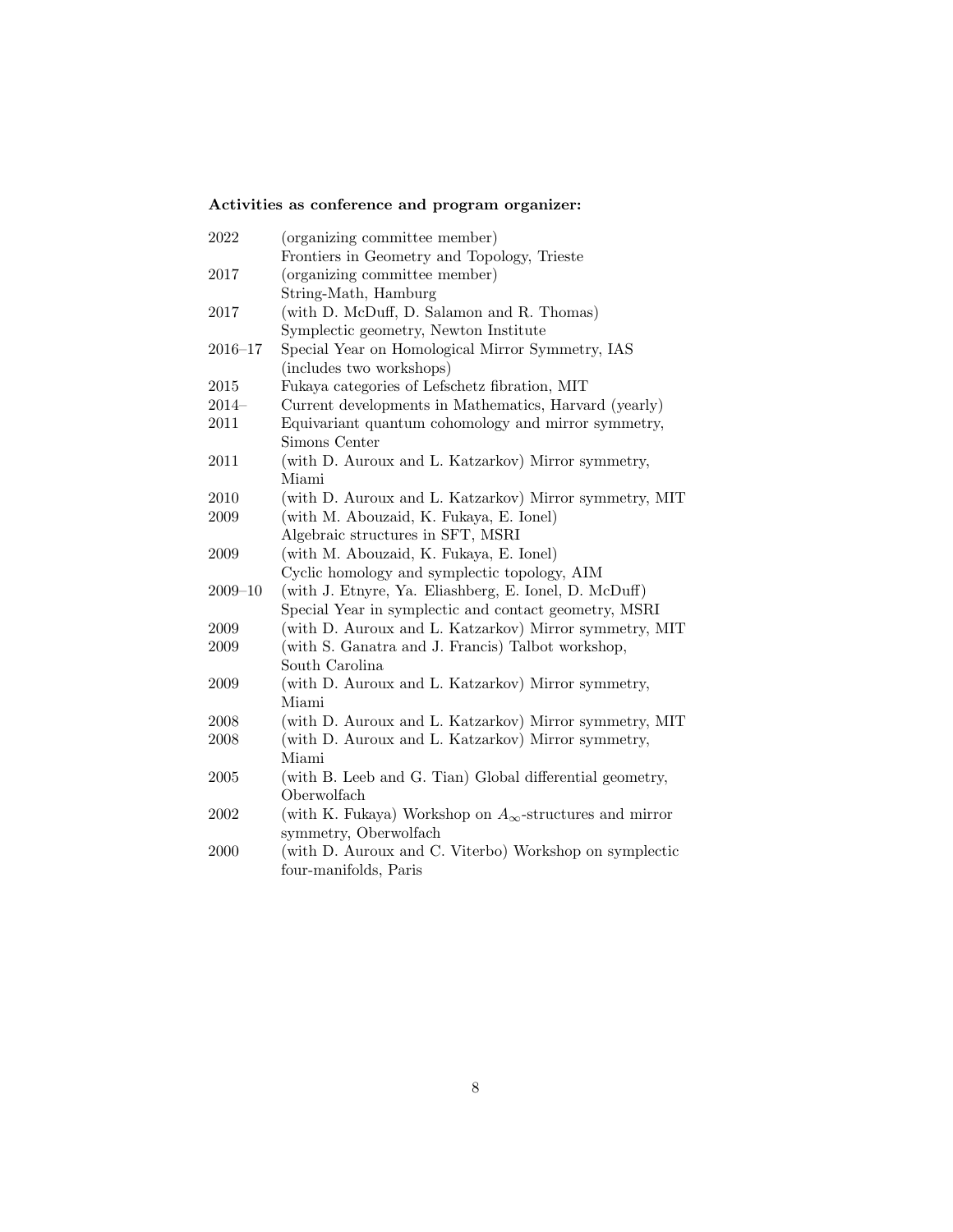Publications: (Those in italics are ones that, retrospectively, I am particularly proud of. Your mileage may vary.)

### Books and book-length papers:

[1] Homological mirror symmetry for the quartic surface. Memoirs of the Amer. Math. Soc., vol. 1116, 2015.

 $[2]$  Abstract analogues of flux as symplectic invariants. Mémoires de la Soc. Math. France, vol. 137, 2014.

[3] Fukaya categories and Picard-Lefschetz theory. ETH Lecture Notes Series vol. 8, European Math. Soc., 2008.

#### Papers:

[4] (with N. Wilkins) Covariant constancy of quantum Steenrod operations. J. Fixed Point Theory Appl. (Special Issue), to appear.

[5] Formal groups and quantum cohomology. Geom. Topol., to appear.

[6] Fukaya  $A_{\infty}$ -categories associated to Lefschetz fibrations. V. J. Topol. Analysis, to appear.

[7] Fukaya  $A_{\infty}$ -structures associated to Lefschetz fibrations. IV 1/2. J. Symplectic Geom. 18 (2020), 291–332.

[8] Fukaya  $A_{\infty}$ -structures associated to Lefschetz fibrations. IV. In: Breadth in Contemporary Topology, Proc. Sympos. Pure Math. vol. 102, 195–276. Amer. Math. Soc., 2019.

[9] Fukaya  $A_{\infty}$ -structures associated to Lefschetz fibrations. III. J. Differential Geom. 117 (2021), 485–589.

[10] Connections on equivariant Hamiltonian Floer cohomology. Comm. Math. Helv. 93 (2018), 587–644.

[11] Fukaya  $A_{\infty}$ -structures associated to Lefschetz fibrations. II 1/2. Adv. Theor. Math. Phys. 20 (2016), 883–944.

[12] Fukaya  $A_{\infty}$ -structures associated to Lefschetz fibrations. II. In: Algebra, Geometry and Physics in the 21st Century (Kontsevich Festschrift), Progress in Math. vol. 324, Birkhäuser, 2017, 295–364.

[13] Picard-Lefschetz theory and dilating C ∗ -actions. J. Topology 8 (2015), 1167–1201.

[14] Exotic iterated Dehn twists. Algebraic and Geometric Topol. 14 (2014), 3305–3324.

[15] The equivariant pair-of-pants product in fixed point Floer cohomology. Geom. Funct. Anal. 25 (2015), 942–1007.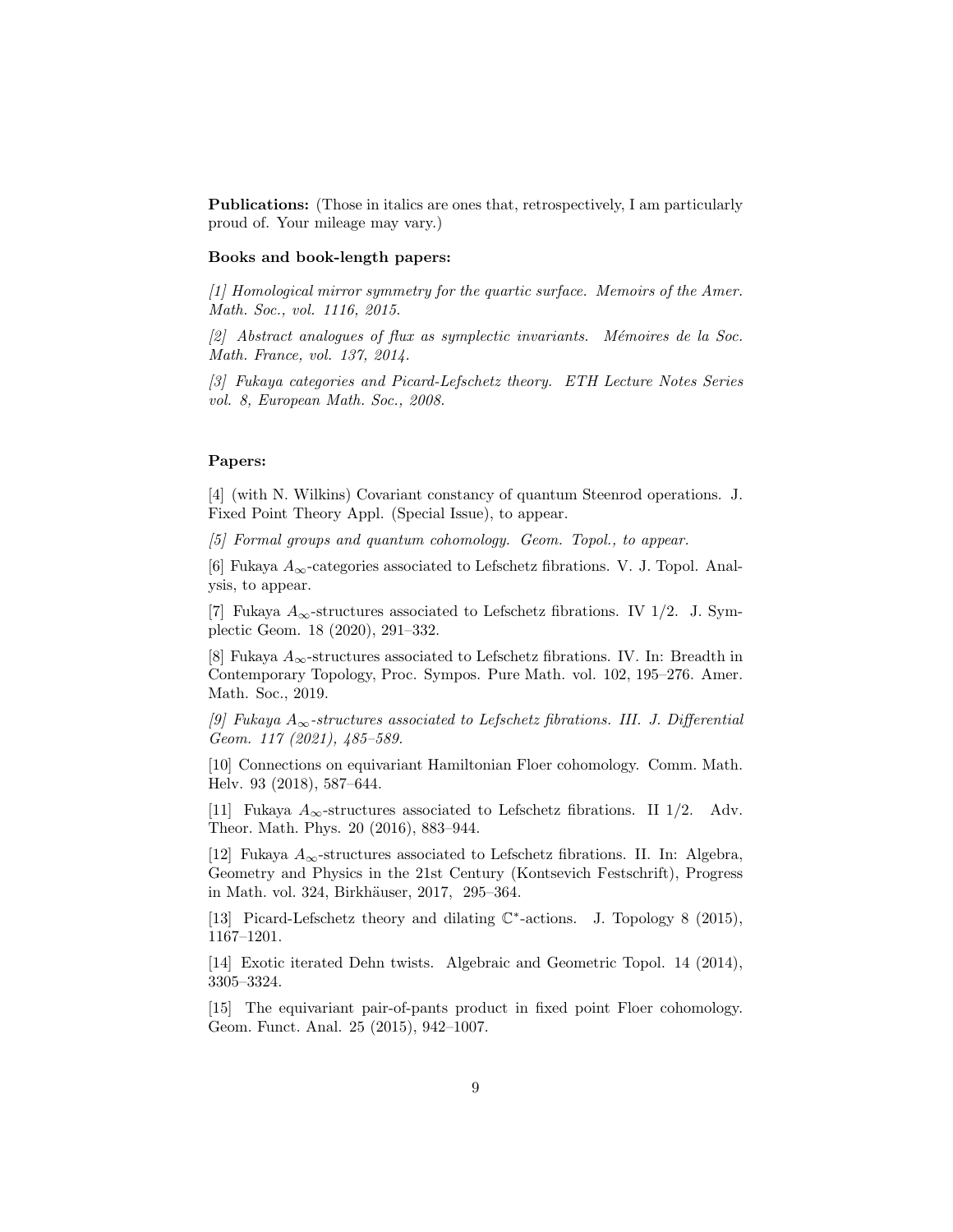[16] Disjoinable Lagrangian spheres and dilations. Invent. Math. 197 (2014), 299–359.

[17] Lagrangian homology spheres in  $(A_m)$  Milnor fibres via  $\mathbb{C}^*$ -equivariant  $A_{\infty}$ modules. Geom. Topol. 16 (2012), 2343–2389.

[18] (with J. Solomon) Symplectic cohomology and q-intersection numbers. Geom. Funct. Anal. 22 (2012), 443–477.

[19] Fukaya  $A_{\infty}$ -structures associated to Lefschetz fibrations. I. J. Symplectic Geom. 10 (2012), 325–388.

[20] Some speculations on Fukaya categories and pair-of-pants decompositions. In: Surveys in Diff. Geometry vol. XVII, Intl. Press, 2012, 411–425.

[21] Simple examples of distinct Liouville type symplectic structures. J. Topol. Anal. 3 (2011), 1–5.

[22] (with I. Smith) Localization for involutions in Floer cohomology. Geom. Funct. Anal. 20 (2010), 1464–1501.

[23] (with M. Maydanskiy) Lefschetz fibrations and exotic symplectic structures on cotangent bundles of spheres. J. Topology 3 (2010), 157–180. See also: Corrigendum, J. Topology 8 (2015), 884–886..

[24] Homological mirror symmetry for the genus two curve. J. Algebraic Geom. 20 (2011), 727–769.

[25] (with M. Abouzaid) An open string analogue of Viterbo functoriality. Geometry and Topology 14 (2010), 627–718.

[26] Suspending Lefschetz fibrations, with an application to local mirror symmetry. Commun. Math. Phys. 297 (2010), 515–528..

[27] (with K. Fukaya and I. Smith) The symplectic geometry of cotangent bundles from a categorical viewpoint. In: Homological Mirror Symmetry: New Developments and Perspectives, Springer Lect. Notes in Physics vol. 757, 2008, 1–26.

[28]  $A_{\infty}$ -subalgebras and natural transformations. Homotopy Homology Appl. 10 (2008), 83–114.

[29] (with K. Fukaya and I. Smith) Exact Lagrangian submanifolds in simplyconnected cotangent bundles. Invent. Math. 172 (2008), 1–27.

[30] A biased view of symplectic cohomology. In: Current Developments in Mathematics 2006. International Press, 2008, 211–253.

[31] Symplectic homology as Hochschild homology. In: Algebraic Geometry: Seattle 2005. Amer. Math. Soc., 2008, part 1, 415–434.

[32] (with I. Smith) A link invariant from the symplectic geometry of nilpotent slices. Duke Math. J. 134 (2006), 453–514.

[33] (with I. Smith) The symplectic topology of Ramanujam's surface. Com-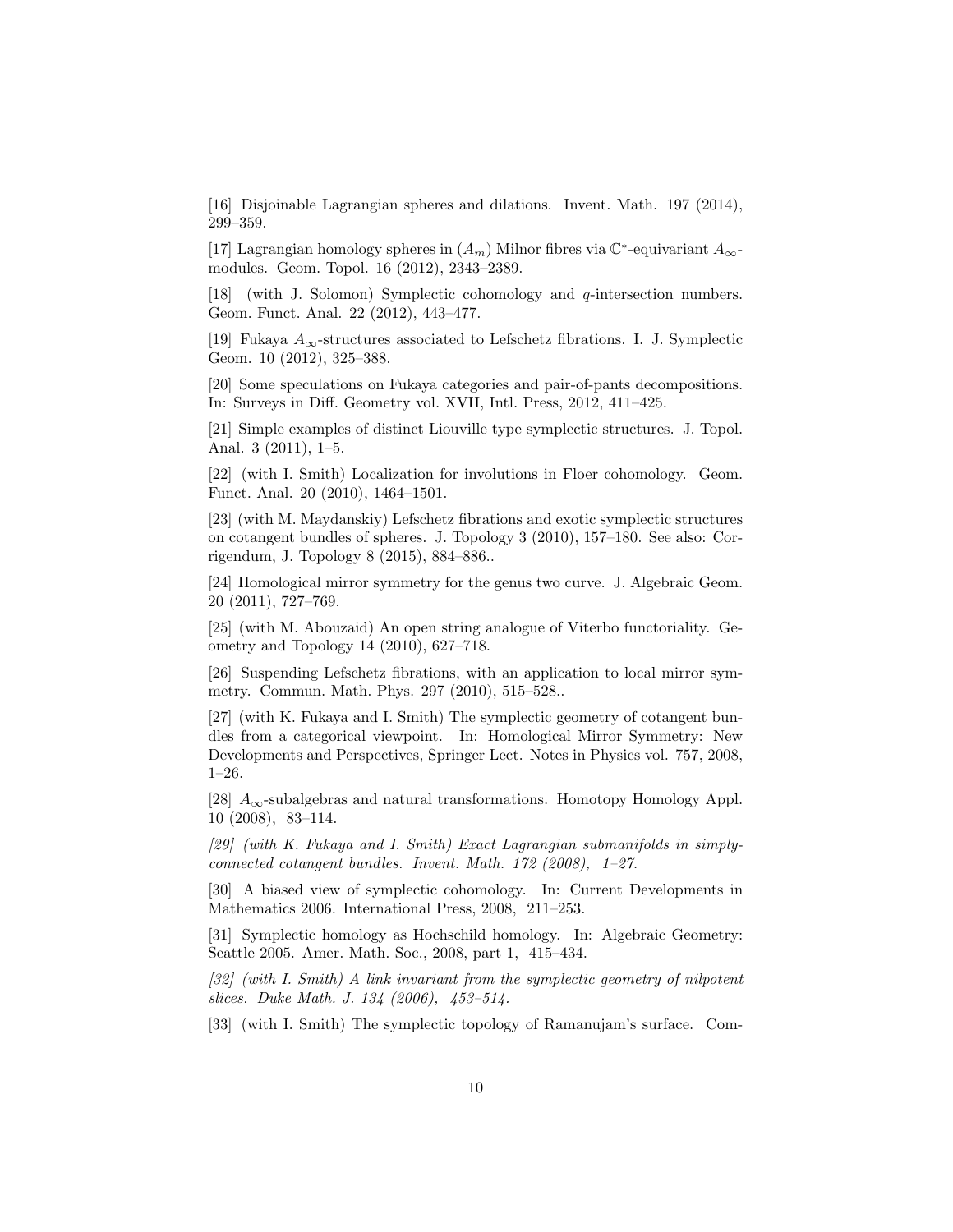ment. Math. Helv. 80 (2005), 859–881.

[34] Exact Lagrangian submanifolds in  $T^*S^n$  and the graded Kronecker quiver. In: Different faces of geometry, Kluwer, 2004, 349–364..

[35] Lectures on four-dimensional Dehn twists. In: Symplectic four-manifolds and algebraic surfaces, Cetraro (2004), LNM vol. 1938, Springer, 2008, 231– 268.

[36] Braids and symplectic four-manifolds with abelian fundamental group. Turkish J. Math. 26 (2002), 93–100.

[37] Symplectic Floer homology and the mapping class group. Pacific Math. J. 206 (2002), 219–229.

[38] Fukaya categories and deformations. In: Proceedings of the ICM (Beijing), Higher Ed. Press, 2002, 351–360.

[39] A long exact sequence for symplectic Floer cohomology. Topology 42 (2003), 1003–1063.

[40] More about vanishing cycles and mutation. In: Symplectic Geometry and Mirror Symmetry, World Scientific, 2001, 429–465.

[41] Vanishing cycles and mutation. In: European Congress of Mathematics (Barcelona), Birkhäuser, 2002, 65–85.

[42] (with M. Khovanov) Quivers, Floer cohomology, and braid group actions. J. Amer. Math. Soc. 15 (2002), 203–271.

[43] (with R. Thomas) Braid group actions on derived categories of coherent sheaves. Duke Math. J. 108 (2001), 37–108.

[44] Graded Lagrangian submanifolds. Bull. Soc. Math. France 128 (2000), 103–146.

[45] Lagrangian two-spheres can be symplectically knotted. J. Differential Geom. 52 (1999), 145–171.

[46] On the symplectic automorphism groups of  $\mathbb{C}P^m \times \mathbb{C}P^n$ . In: Northern California Symplectic Geometry Seminar, Amer. Math. Society, 1999, 237– 250.

[47]  $\pi_1$  of symplectic automorphism groups and invertibles in quantum homology rings. Geom. Funct. Anal. 7 (1997), 1046–1095.

[48] The symplectic Floer homology of a Dehn twist. Math. Research Lett. 3 (1996), 829–834.

### Unpublished (available on the arXiv or the author's homepage):

[49] Fukaya  $A_{\infty}$ -categories associated to Lefschetz fibrations. VIII. Preprint, 2021.